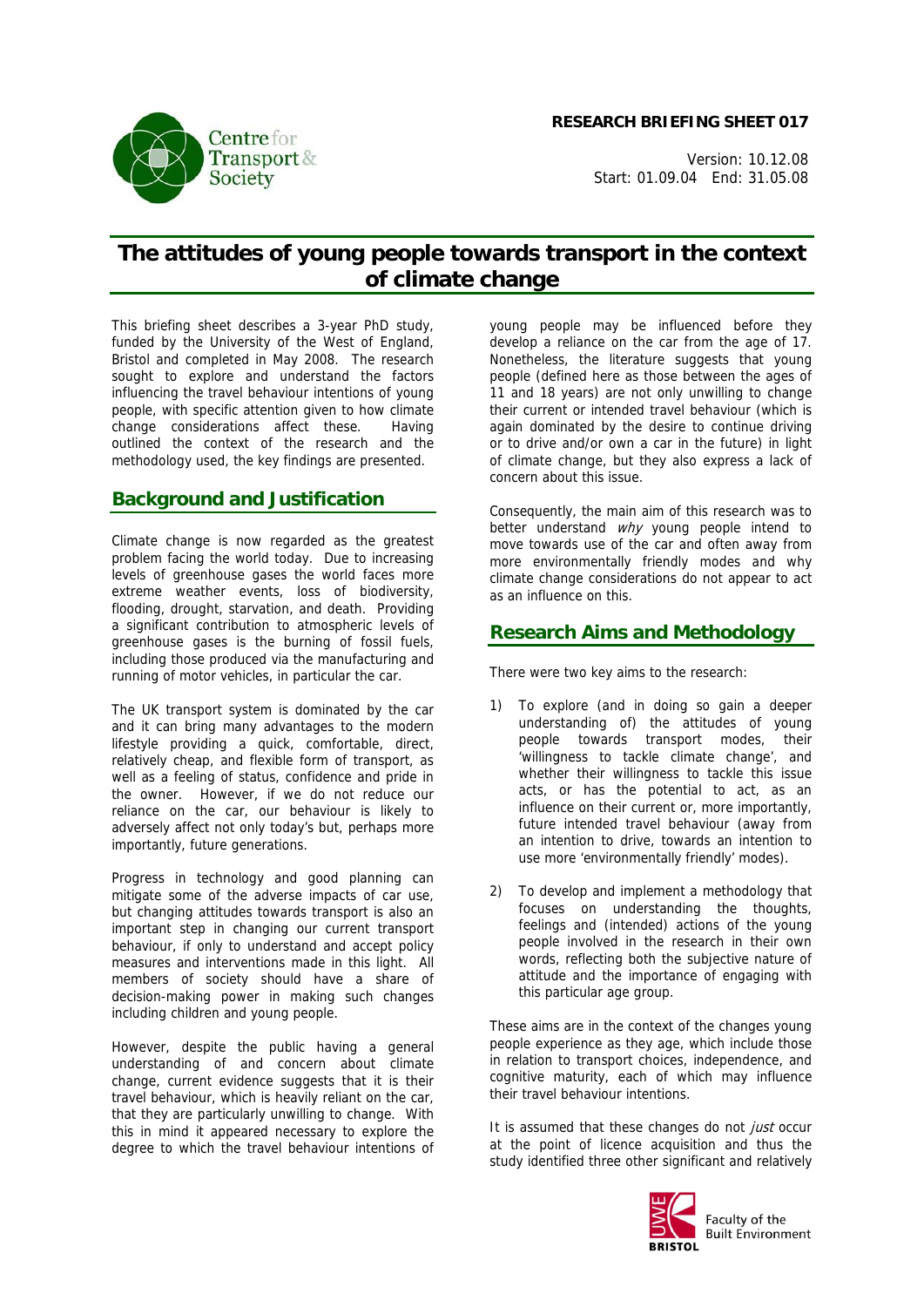universal life stages in young people's lives. 11 is an important age, as most young people move to secondary/senior school. 15 is also an important age as young people to date have faced the possibility at this age of leaving formal education and entering the work force or moving to college or a sixth form at a new school. 18 is considered an important age as people have the *opportunity* to drive, may already have experience of driving and may have to cope with leaving education and/or home.

Successfully capturing the perceptions and attitudes of young people is methodologically challenging, but qualitative, participatory methods have been found to work effectively with young people engaging them as participants and in discussion. Such methods thus reject the traditional objectivistic approach to social research and instead reflect the degree to which such factors are socially constructed and often expressed using very different language from individual to individual. They also allow new 'unknown' factors to be identified. Small discussion groups were chosen so as to investigate the influence of peer pressure in addition to this.

The participants were recruited from schools, a hockey club and scout group and the study was divided into two waves, both consisting of six discussion groups which were split by age and gender. The groups in Wave 1 were provided with predetermined images, chosen by the researcher. The participants in Wave 2 were asked to gather their own images through the use of photography, drawing or collection of already-printed images that they felt capture their opinions of, perceptions of and attitudes towards cars and the same in response to "any other form of transport". This was done while engaging with transport (for example taking a photo through a bus or car window) or reflecting on it (for example collecting a car-related advertisement).

In both waves, the photos acted as effective prompts in the discussion groups, as did the images supplied by the researcher in Wave 1. The latter images were chosen on the basis that they linked with the key topics the study wished to explore during the discussions, these being 'attitudes to transport modes', 'information about transport modes', 'concern about climate change', 'willingness to tackle climate change', 'information about climate change', and 'current/intended transport behaviour'. These topics were introduced to the participants in both waves in this order as part of a deliberative approach to the research. The study firstly aimed to explore the participants' travel behaviour intentions and the reasons behind these without prompting them to think about specific factors. Having done so, climate change was discussed in detail, before introducing the idea of tackling

climate change through voluntary or enforced travel behaviour change. This approach was reflected in a moderator guide devised for both waves, designed to allow a semi-structured approach to the discussions. Therefore, although the discussions followed this order of questioning, the groups were not restricted by these topics. The discussions in Wave 2 were also influenced by the participants examining their own images.

#### **Findings**

All of the participants stated their intention to learn to drive, or continue driving, in the future. Firstly, although it was assumed that the factors influencing the travel behaviour intentions of the participants would differ between the life stages chosen, as well as between those participants unable to (legally) drive and those able to, it was found that these influences did not differ on these bases (beyond differences in the language used and experiences referred to). At the same time, the findings were not greatly dissimilar to those of previous studies involving older age groups.

With respect to both the young people involved in this study and older participants questioned in previous studies, it is values that act as the underlying influence on travel behaviour intentions. Yet, although values including 'A Comfortable Life', 'Freedom', and 'Pleasure' are relevant to both age groups, it was found that the young people in this study value image, self-identity and social recognition in particular and it is this that explains their positive attitudes towards the car and driving in favour of alternative modes.

For example, the participants pointed to learning to drive as "a mile-stone in teenage life" - something that everyone does at seventeen. They also pointed to the car as a symbol of social status and the importance of their role as a driver in their friendship groups:

 Limousines, they're like a really special thing for like if you're posh or you have lots of money. That's why I want to have one of them. (11 yr-old female participant)

Me and my friends share lifts to school in the mornings. Now our friends, all of our group have actually passed, we take it in turns to drive places…we share everything. (18 yr-old female participant)

With respect to the participants' willingness to tackle climate change (via their travel behaviour), the participants have a general understanding of the link between transport and climate change, but they place higher value on identity, self-image, and social recognition than the environment and thus the car remains their most favoured mode.